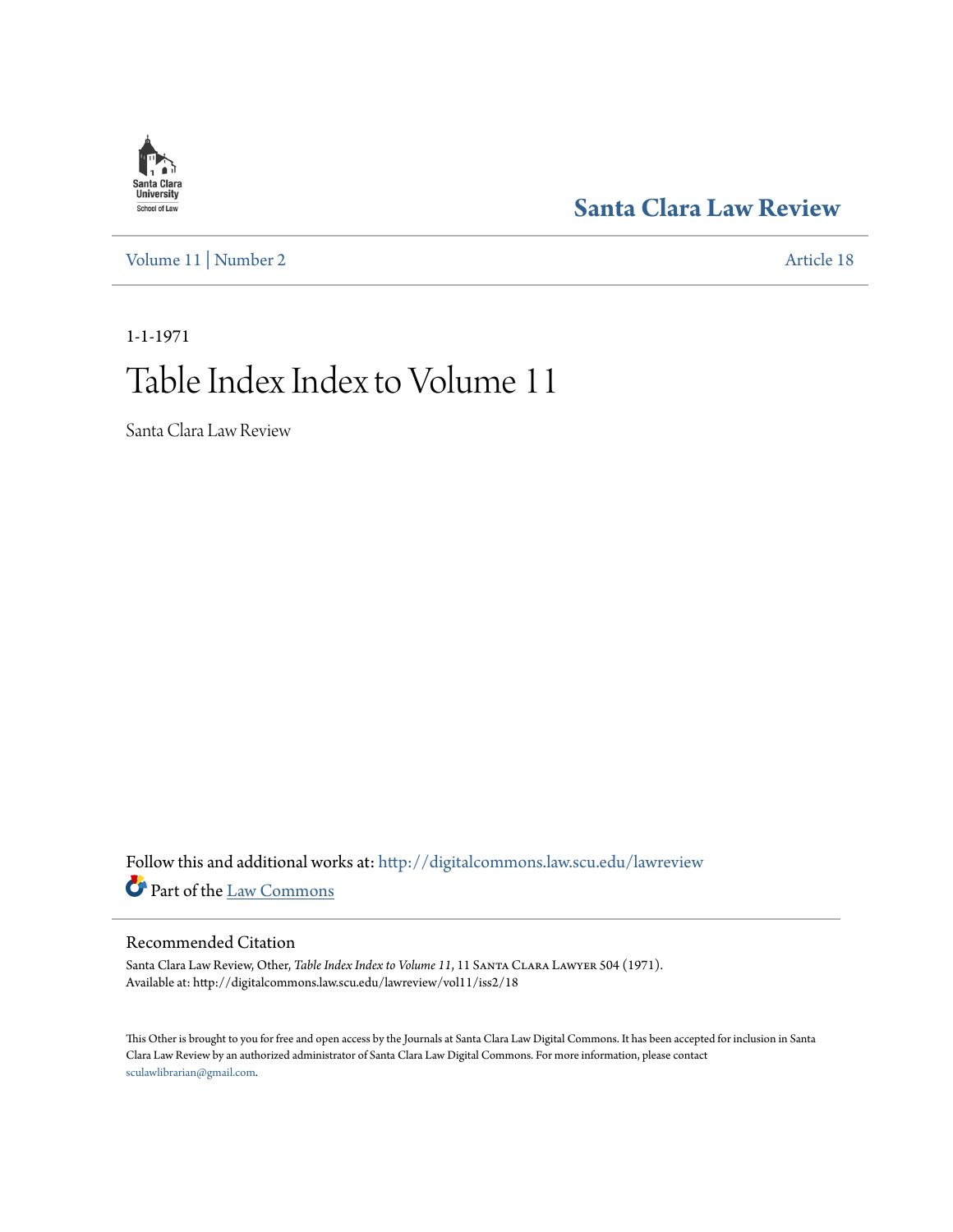### TABLE INDEX

### **A**

 $\ddot{\phantom{a}}$ 

| ABA CODE OF PROFESSIONAL<br><b>RESPONSIBILITY</b><br>Verbal Misconduct in the Court-                                                            |     | <b>BAR A</b><br>To Cha<br>An I              |
|-------------------------------------------------------------------------------------------------------------------------------------------------|-----|---------------------------------------------|
| room-Are Attorney's Immune?<br><b>ACTIONS &amp; DEFENSES</b>                                                                                    | 125 | Verbal<br>room                              |
| The Alibi Witness Rule: Sewing<br>Up the "Hip Pocket" Defense                                                                                   | 155 | <b>CARTE</b>                                |
| ADMINISTRATIVE LAW<br>Radio, Television, and the Com-<br>munity                                                                                 | 229 | Produc<br>um I<br>sis                       |
| ADMISSABILITY OF<br><b>EVIDENCE</b>                                                                                                             |     | <b>CENSO</b><br>Radio,<br>muni              |
| Furtive Movement and Vehicle<br>Searches: People v. Superior<br>Court<br><b>ADVERTISING</b>                                                     | 449 | <b>CITIES</b><br>The M<br>State             |
| To Chasten or Cherish the Chaser:<br>An Ethical Dilemma                                                                                         | 427 | CIVIL<br>The MI                             |
| <b>AFTER ACQUIRED PROPERTY</b><br><b>LIENS</b><br>Middleman Escrows: A Mecca for<br>Judgment Creditors? Majewsky<br>v. Empire Construction Co., |     | ment<br><b>CIVIL</b><br>Govern<br>Riot      |
| Ltd.                                                                                                                                            | 484 | <b>CIVIL</b>                                |
| <b>ANTISOLICITATION</b><br>Assault Upon Solitude-A Rem-<br>edy?<br>APPELLATE PROCEDURE                                                          | 109 | Long I<br>pers:<br>stitut<br>to Ti<br>Their |
| Verbal Misconduct in the Court-<br>room—Are Attorney's Immune?                                                                                  | 125 | CIVILI<br><b>Success</b><br>After           |
| <b>ARMED FORCES</b><br>Stacked Juries: A Problem of Mil-<br>itary Injustice                                                                     | 362 | <b>CLOSE</b><br>Reason<br><b>Close</b>      |
| <b>ATTORNEYS</b><br>To Chasten or Cherish the Chaser:<br>An Ethical Dilemma                                                                     | 427 | Stud<br>COMM:                               |
| Verbal Misconduct in the Court-<br>room-Are Attorney's Immune?                                                                                  | 125 | Produc<br>leum<br>vsis                      |
| <b>AUTOMOBILES</b>                                                                                                                              |     | COMM <sup>.</sup>                           |
| Furtive Movement and Vehicle<br>Searches: People v. Superior<br>Court                                                                           | 449 | Radio, T<br>nity                            |
| <b>AUTOMATION</b>                                                                                                                               |     | COMPI                                       |
| Computers and California Law-A<br>Time for Decision                                                                                             | 280 | Govern<br>Riot                              |

#### B

 $\bar{z}$ 

### **ASSOCIATIONS**

| To Chasten or Cherish the Chaser:<br>An Ethical Dilemma                                                                                                            | 427 |
|--------------------------------------------------------------------------------------------------------------------------------------------------------------------|-----|
| Verbal Misconduct in the Court-<br>room-Are Attorney's Immune?                                                                                                     | 125 |
| С                                                                                                                                                                  |     |
| <b>CARTELS</b>                                                                                                                                                     |     |
| Production Control in the Petrole-<br>um Industry: A Critical Analy-<br>sis                                                                                        | 189 |
| <b>CENSORSHIP</b>                                                                                                                                                  |     |
| Radio, Television, and the Com-<br>munity                                                                                                                          | 229 |
| <b>CITIES</b>                                                                                                                                                      |     |
| The Municipal Income Tax and<br>State Preemption in California                                                                                                     | 343 |
| CIVIL COMMITMENT                                                                                                                                                   |     |
| The MDSO-Uncivil Civil Commit-<br>ment                                                                                                                             | 169 |
| CIVIL DISORDERS                                                                                                                                                    |     |
| Governmental Compensation for<br><b>Riot Victims</b>                                                                                                               | 415 |
| CIVIL RIGHTS                                                                                                                                                       |     |
| Long Hair and the Judicial Clip-<br>pers: Can Welfare Officials Con-<br>stitutionally Require Applicants<br>to Trim Their Locks to Enhance<br>Their Employability? | 92  |
| CIVILIAN EXAMINERS                                                                                                                                                 |     |
| Successful Evaluation of Sincerity<br>After Welsh                                                                                                                  | 381 |
| <b>CLOSE CORPORATION</b>                                                                                                                                           |     |
| Reasonable Compensation in the<br>Close Corporation: A Case<br>Study                                                                                               | 20  |
| COMMERCE                                                                                                                                                           |     |
| Production Control in the Petro-<br>leum Industry: A Critical Anal-<br>ysis                                                                                        | 189 |
| <b>COMMUNICATIONS</b>                                                                                                                                              |     |
| Radio, Television, and the Commu-<br>nity                                                                                                                          | 229 |
| <b>COMPENSATION</b>                                                                                                                                                |     |
| Governmental Compensation for<br><b>Riot Victims</b>                                                                                                               | 415 |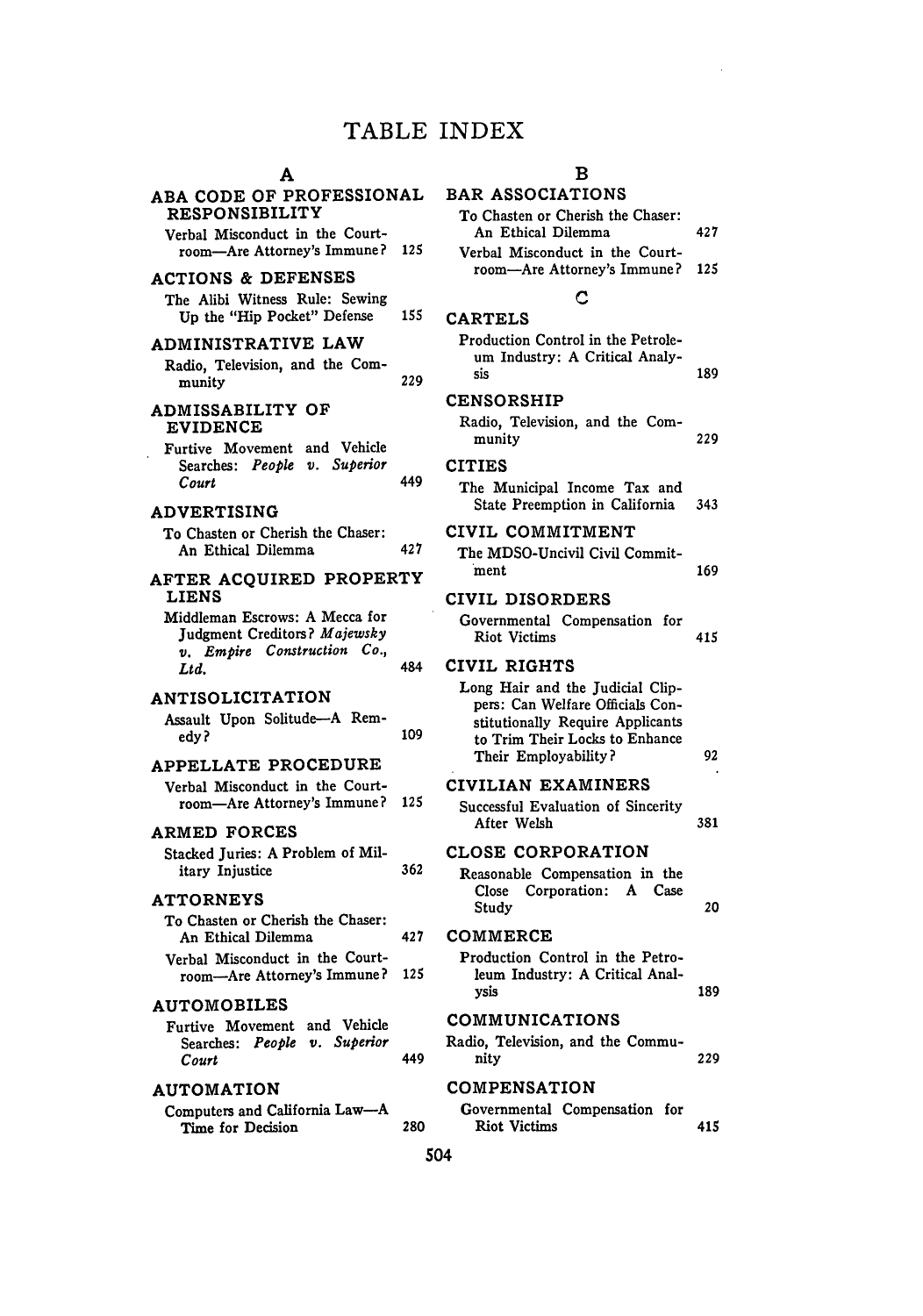| Reasonable Compensation in the<br>Close Corporation:<br>A<br>Case<br>Study                                                     | 20  | CRIME PREVENTION<br>Governmental Compensation for<br><b>Riot Victims</b>                      | 415 |
|--------------------------------------------------------------------------------------------------------------------------------|-----|-----------------------------------------------------------------------------------------------|-----|
| <b>COMPUTERS</b>                                                                                                               |     | CRIME VICTIMS                                                                                 |     |
| Computers and California Law-A<br>Time for Decision                                                                            | 280 | Governmental Compensation for<br><b>Riot</b> Victims                                          | 415 |
| CONSCIENTIOUS OBJECTION<br>Successful Evaluation of Sincerity<br>After Welsh                                                   | 381 | CRIMINAL LAW<br>Furtive Movement and Vehicle<br>Searches: People v. Superior                  |     |
| <b>CONFESSIONS</b>                                                                                                             |     | Court                                                                                         | 449 |
| The Retreat from<br>Miranda-<br>Harris v. New York                                                                             | 440 | Relief from Conviction<br>Based<br>Upon Perjured Testimony<br>The<br>Retreat from<br>Miranda- | 316 |
| <b>CONSERVATION</b>                                                                                                            |     | Harris v. New York                                                                            | 440 |
| Production Control in the Petro-<br>leum Industry: A Critical Anal-<br>ysis                                                    | 189 | CRIMINAL PROCEDURE<br>The Alibi Witness Rule: Sewing<br>Up the "Hip Pocket" Defense           | 155 |
| CONSTITUTIONAL LAW<br>Long Hair and the Judicial Clip-                                                                         |     | The Retreat from<br>Miranda-<br>Harris v. New York                                            | 440 |
| pers: Can Welfare Officials Con-<br>stitutionally Require Applicants<br>to Trim Their Locks to Enhance<br>Their Employability? | 92  | CRIMINAL RESPONSIBILITY<br>The Constitution and the Nar-<br>cotics Addict                     | 140 |
| Radio, Television, and the Com-                                                                                                |     | <b>CRIMINOLOGY</b>                                                                            |     |
| munity<br>Restricted Use Assessment in Cal-                                                                                    | 229 | The Alibi Witness Rule: Sewing<br>Up the "Hip Pocket" Defense                                 | 155 |
| ifornia: Can It Fulfill Its Ob-<br>jectives?                                                                                   | 259 | CRUEL AND UNUSUAL<br>PUNISHMENT                                                               |     |
| Stacked Juries: A Problem of<br>Military Injustice                                                                             | 362 | The Constitution and the Nar-<br>cotics Addict                                                | 140 |
| The Alibi Witness Rule: Sewing<br>Up the "Hip Pocket" Defense                                                                  | 155 | D<br><b>DAMAGES</b>                                                                           |     |
| The Constitution and the Nar-<br>cotics Addict                                                                                 | 140 | Governmental Compensation for<br><b>Riot Victims</b>                                          | 415 |
| The Retreat from<br>Miranda-                                                                                                   |     | <b>DEDICATION</b>                                                                             |     |
| Harris v. New York<br><b>CONSTRUCTIVE TRUSTS</b>                                                                               | 440 | Implied Dedication: A Threat to<br>of California's<br>the Owners                              |     |
| Middleman Escrows: A Mecca for                                                                                                 |     | Shoreline                                                                                     | 327 |
| Judgment Creditors? Majewsky<br>v. Empire Construction Co.,<br>Ltd.                                                            | 484 | <b>DEDUCTIONS</b><br>Reasonable Compensation in the<br>Close Corporation: A Case              |     |
| <b>CONTEMPT</b>                                                                                                                |     | Study                                                                                         | 20  |
| Verbal Misconduct in the Court-<br>room-Are Attorney's Immune?                                                                 | 125 | <b>DISCIPLINARY RULES</b><br>Verbal Misconduct in the Court-                                  |     |
| <b>COURTROOM BEHAVIOR</b>                                                                                                      |     | room—Are Attorney's Immune?<br><b>DISCOVERY</b>                                               | 125 |
| Verbal Misconduct in the Court-<br>room-Are Attorney's Immune?                                                                 | 125 | The Alibi Witness Rule: Sewing<br>Up the "Hip Pocket" Defense                                 | 155 |
| <b>COURTS-MARTIAL</b>                                                                                                          |     | <b>DISORDERS</b>                                                                              |     |
| Stacked Juries: A Problem of<br>Military Injustice                                                                             | 362 | Governmental Compensation for<br><b>Riot Victims</b>                                          | 415 |
|                                                                                                                                |     |                                                                                               |     |

505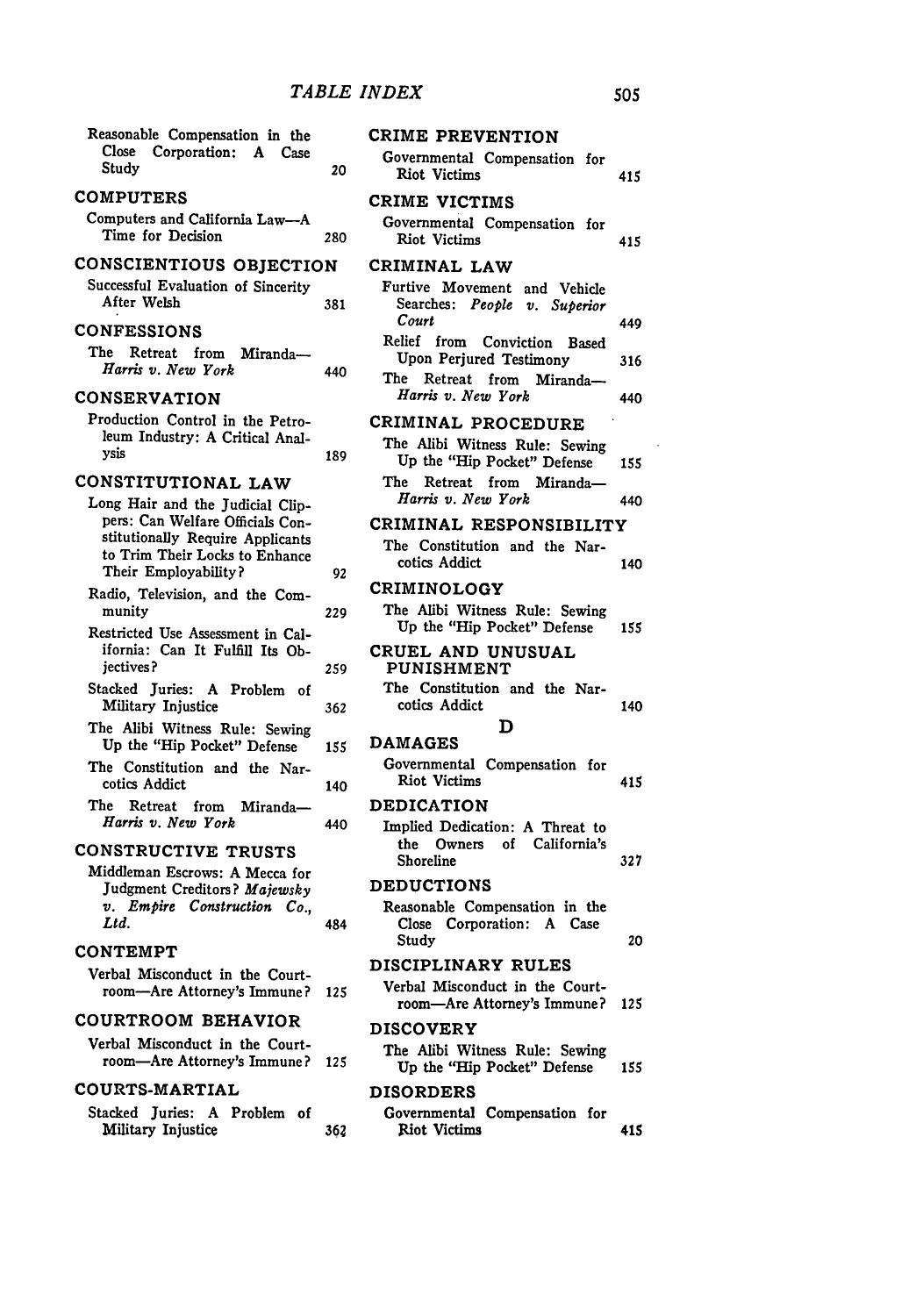| DRAFT BOARDS                                                                    |     | Fl |
|---------------------------------------------------------------------------------|-----|----|
| Successful Evaluation of Sincerity<br>After Welsh                               | 381 |    |
| DUE PROCESS OF LAW                                                              |     | F) |
| Restricted Use Assessment in Cal-<br>ifornia: Can ItFulfill Its Ob-<br>jectives | 259 | F1 |
| Stacked Juries: A Problem of Mil-                                               |     |    |
| itary Injustice                                                                 | 362 |    |
| The Alibi Witness Rule: Sewing<br>Up the "Hip Pocket" Defense                   | 155 |    |
| The MDSO-Uncivil Civil Com-<br>mitment                                          | 169 | F١ |
| Е                                                                               |     |    |
| <b>ECONOMICS</b>                                                                |     |    |
| Production Control in the Petro-<br>leum Industry: A Critical Anal-<br>ysis     | 189 | G  |
| <b>ERROR</b>                                                                    |     |    |
| Verbal Misconduct in the Court-<br>room-Are Attorney's Immune?                  | 125 | G  |
| <b>EVIDENCE</b>                                                                 |     |    |
| Newsmen's Immunity Needs a<br>Shot in the Arm                                   | 56  | G  |
| The Alibi Witness Rule: Sewing<br>Up the "Hip Pocket" Defense                   | 155 |    |
| EXCLUSIONARY RULE<br>Retreat from Miranda-<br>The<br>Harris v. New York         | 440 | н  |
| EXPORTS & IMPORTS                                                               |     |    |
| Production Control in the Petro-<br>leum Industry: A Critical Anal-<br>ysis     | 189 | IJ |
|                                                                                 |     |    |
| F                                                                               |     | IJ |
| FEDERAL LIABILITY<br>Governmental Compensation<br>for                           |     |    |
| <b>Riot Victims</b>                                                             | 415 |    |
| FIFTH AMENDMENT                                                                 |     | IJ |
| The Retreat from Miranda-<br>Harris v. New York                                 | 440 |    |
| FOOD, DRUG, COSMETIC<br>LAW                                                     |     | Ι. |
| The Constitution and the Nar-<br>cotics Addict                                  | 140 | Ï. |
| FOREIGN TRADE                                                                   |     |    |
| Production Control in the Petro-                                                |     |    |
| leum Industry: A Critical Anal-<br>vsis                                         | 189 |    |

| <b>FREE PRESS</b>                                                           |     |
|-----------------------------------------------------------------------------|-----|
| Newsmen's Immunity Needs a<br>Shot in the Arm                               | 56  |
| FREEDOM OF INFORMATION                                                      |     |
| Radio, Television, and the Com-<br>munity                                   | 229 |
| FREEDOM OF SPEECH                                                           |     |
| Obscenity Laws-A Shift to Real-<br>ity?                                     | 1   |
| Radio, Television, and the Com-<br>munity                                   | 229 |
| <b>FUEL</b>                                                                 |     |
| Production Control in the Petro-<br>leum Industry: A Critical Anal-<br>ysis | 189 |
| G                                                                           |     |
| <b>GOVERNMENT IMMUNITY &amp;</b><br><b>LIABILITY</b>                        |     |
| Governmental Compensation for<br><b>Riot Victims</b>                        | 415 |
| <b>GOVERNMENT</b><br><b>COMPENSATION</b>                                    |     |
| Governmental Compensation<br>for<br><b>Riot Victims</b>                     | 415 |
| <b>GUN CONTROL</b>                                                          |     |
| Gun Registration: Will It Help?                                             | 401 |
| н                                                                           |     |
| <b>HOME RULE</b>                                                            |     |
| The Municipal Income Tax and<br>State Preemption in California              | 343 |
| I                                                                           |     |
| IMPEACHMENT OF<br>DEFENDANT'S TESTIMONY                                     |     |
| Retreat from Miranda-<br>The<br>Harris v. New York                          | 440 |
| <b>INDEMNIFICATION</b>                                                      |     |
| Governmental Compensation for<br><b>Riot Victims</b>                        | 415 |
| <b>INFORMATION STORAGE</b><br><b>SYSTEMS</b>                                |     |
| Computers and California Law-A<br>Time for Decision                         | 280 |
| <b>INSURANCE</b>                                                            |     |
| Governmental Compensation for<br><b>Riot Victims</b>                        | 415 |
| <b>INTERNATIONAL</b><br><b>AGREEMENTS</b>                                   |     |
| Production Control in the Petro-<br>leum Industry: A Critical Anal-         |     |
| vsis                                                                        | 189 |

506

 $\sim$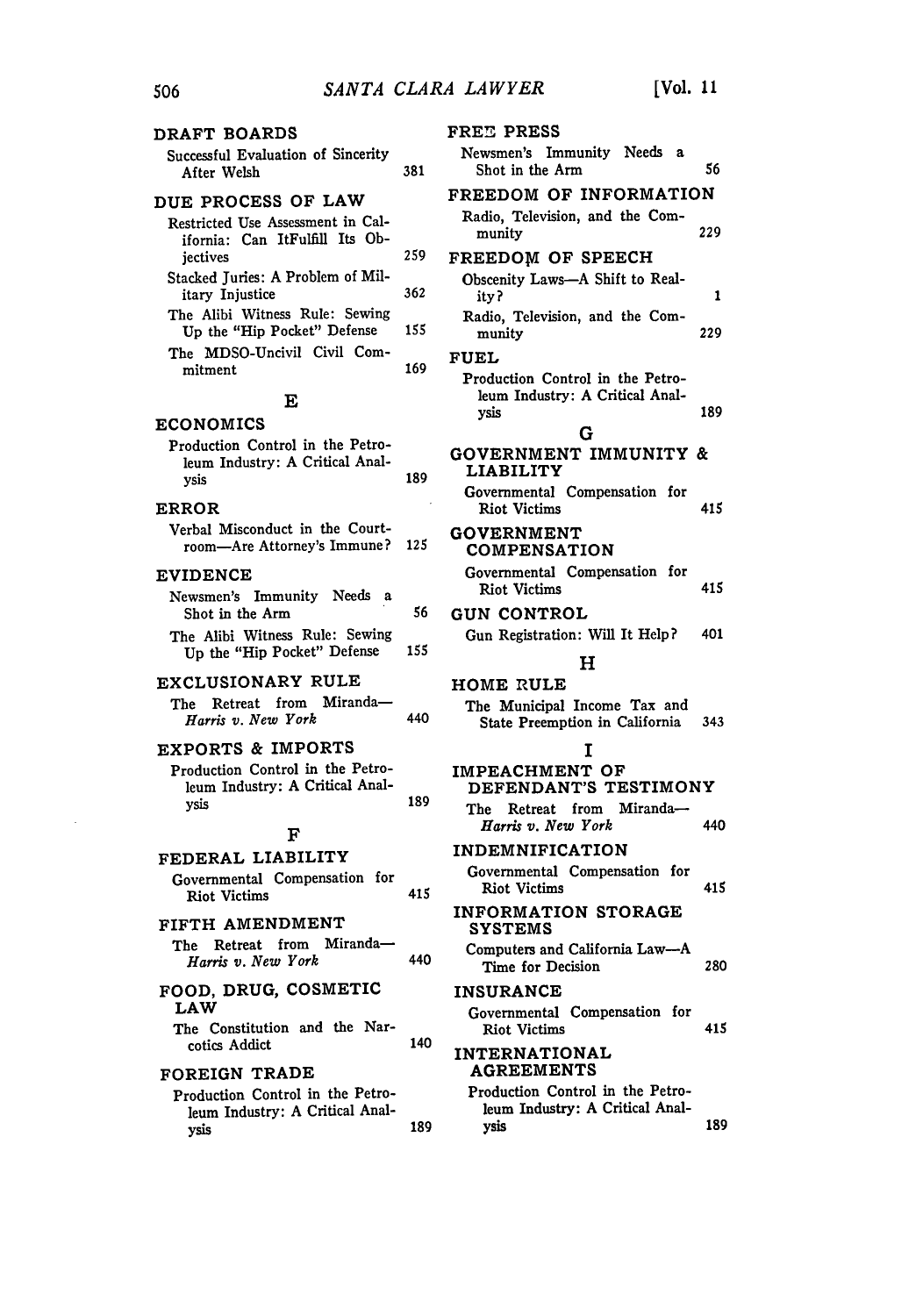|                                |     | LEGAL ETHICS                                                                                               |     |
|--------------------------------|-----|------------------------------------------------------------------------------------------------------------|-----|
| n the Petro-                   |     | To Chasten or Cherish the Chaser:<br>An Ethical Dilemma                                                    | 427 |
| Critical Anal-                 | 189 | Verbal Misconduct in the Court-<br>room-Are Attorney's Immune?                                             | 125 |
|                                |     | LEGAL PROFESSION                                                                                           |     |
| ΙŜ<br>n the Petro-             |     | To Chasten or Cherish the Chaser:<br>An Ethical Dilemma                                                    | 427 |
| Critical Anal-                 | 189 | Verbal Misconduct in the Court-<br>room-Are Attorney's Immune?                                             | 125 |
| , TRADE                        |     | LEGAL RESEARCH                                                                                             |     |
| n the Petro-<br>Critical Anal- |     | Computers and California Law-A<br>Time for Decision                                                        | 280 |
|                                | 189 | <b>LEGISLATION</b>                                                                                         |     |
| Ī<br>Miranda-                  |     | Governmental Compensation for<br><b>Riot Victims</b>                                                       | 415 |
| þ                              | 440 | Landlord and Tenant: Repairing<br>the Duty to Repair                                                       | 298 |
| ter Dilemma<br>: 144: A Re-    | 37  | Restricted Use Assessment in Cal-<br>ifornia: Can It Fulfill Its Ob-<br>jectives?                          | 259 |
|                                |     | Statute suggested giving original<br>trial court discretion to order a<br>new trial in cases where perjury |     |
|                                |     | was used against the defendant.                                                                            | 316 |
| Needs<br>ty<br>- 2             | 56  | The Alibi Witness Rule: Sewing<br>Up the "Hip Pocket" Defense                                              | 155 |
| A Mecca for                    |     | The Investment Letter Dilemma<br>and Proposed Rule 144: A Re-<br>treat to Confusion                        | 37  |
| s? Majewsky                    |     | Verbal Misconduct in the Court-                                                                            |     |
| truction Co.,                  | 484 | room-Are Attorney's Immune?                                                                                | 125 |
| :w                             |     | LOCAL GOVERNMENT<br><b>LIABILITY</b>                                                                       |     |
| n the Court-<br>ey's Immune?   | 125 | Governmental Compensation for<br><b>Riot Victims</b>                                                       | 415 |
|                                |     | LOCAL INCOME TAXATION                                                                                      |     |

**LOCAL** INCOME TAXATION

The Municipal Income Tax and State Preemption in California 343

#### **M**

#### **MENTAL** HEALTH

The MDSO-Uncivil Civil Com-<br>mitment 169

#### **MIDDLEMAN** ESCROWS

| Middleman Escrows: A Mecca for |     |
|--------------------------------|-----|
| Judgment Creditors? Majewsky   |     |
| v. Empire Construction Co.,    |     |
| Ltd.                           | 484 |

#### **MILITARY LAW**

|                    | Stacked Juries: A Problem of |     |
|--------------------|------------------------------|-----|
| Military Injustice |                              | 362 |

#### INTERNATIONAL **CONFERENCES**

Production Control in leum Industry: A C ysis

#### INTERNATIONAL ORGANIZATION

Production Control in leum Industry: A C ysis

#### INTERNATIONAL

Production Control in leum Industry: **A** Cysis ysis 189

#### INTERROGATION

|                    | The Retreat from Miranda- |     |
|--------------------|---------------------------|-----|
| Harris v. New York |                           | 440 |

#### INVESTMENTS

The Investment Let and Proposed Rule treat to Confusion **37**

#### **J**

#### JOURNALISTS

Newsmen's Immunit Shot in the Arm

#### **JUDGMENTS**

Middleman Escrows: Judgment Creditor *v. Empire Const.*<br>*Ltd. Ltd.* 484

#### JUDICIAL REVIE

Verbal Misconduct i room-Are Attorne

#### JURIES

Stacked Juries: A Problems of Military Injustice 362

#### L

#### LANDLORD **&** TENANT

Landlord and Tenant: Repairing the Duty to Repair

#### LAW REFORM

| The Alibi Witness Rule: Sewing  |     |
|---------------------------------|-----|
| Up the "Hip Pocket" Defense     | 155 |
| Verbal Misconduct in the Court- |     |
| room-Are Attorney's Immune? 125 |     |

#### **LAWYERS**

Verbal Misconduct in the Courtroom-Are Attorney's Immune? **<sup>125</sup>**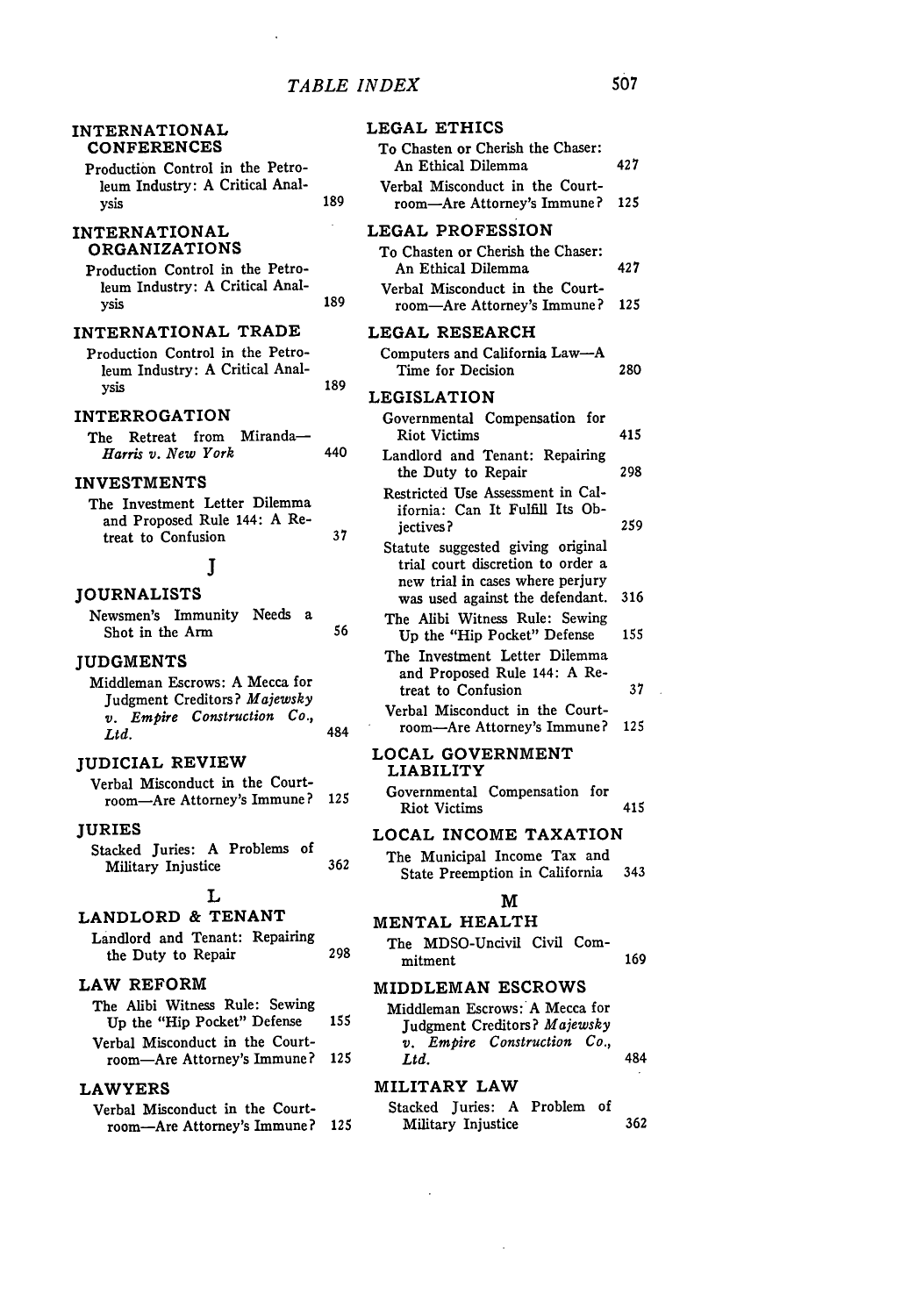| MISCONDUCT IN COURT                                                            |     | OIL & GAS                           |
|--------------------------------------------------------------------------------|-----|-------------------------------------|
| Verbal Misconduct in the Court-<br>room-Are Attorney's Immune?                 | 125 | Production C<br>leum Indust         |
| <b>MOB VIOLENCE</b>                                                            |     | ysis                                |
| Governmental Compensation for<br><b>Riot Victims</b>                           | 415 | PARENT &                            |
| <b>MORALITY</b>                                                                |     | Minor's Righ<br>Abortion: 1         |
| Obscenity Laws-A Shift to Real-<br>ity?                                        | 1   | Parental Imm<br>ished: Gibs         |
| MUNICIPAL CORPORATIONS                                                         |     | <b>PERJURY</b>                      |
| Assault Upon Solitude-A Rem-<br>edy?                                           | 109 | Relief from co<br>perjured te       |
| MUNICIPAL LIABILITY                                                            |     | PERSONAL                            |
| Governmental Compensation for<br><b>Riot Victims</b>                           | 415 | Governmental<br>Riot Victim         |
| MUNICIPAL TAXATION                                                             |     | PETROLEU                            |
| The Municipal Income Tax and<br>State Preemption in California<br>N            | 343 | Production C<br>leum Indust<br>vsis |
| <b>NARCOTICS</b>                                                               |     | POLICE CO                           |
| The Constitution and the Nar-<br>cotics Addict                                 | 140 | The Retreat<br>Harris v. N          |
| <b>NEGLIGENCE</b>                                                              |     | <b>POLICE PO</b>                    |
| Parental Immunity in Tort Abol-<br>ished: Gibson v. Gibson                     | 478 | Assault Upon<br>edy ?               |
| NEW TRIAL                                                                      |     | POLITICAL                           |
| New Trial should be ordered when<br>conviction based on perjured<br>testimony. | 316 | Production C<br>leum Indus:<br>sis  |
| <b>NEWSMEN</b>                                                                 |     | <b>POLITICS</b>                     |
| Newsmen's Immunity Needs<br>$\mathbf{a}$<br>Shot in the Arm                    | 56  | Radio, Televi<br>munity             |
| <b>NEWSPAPERS</b>                                                              |     | <b>PRACTICE</b>                     |
| Newsmen's Immunity Needs<br>a<br>Shot in the Arm                               | 56  | Verbal Misco<br>room—Are            |
| NONRELIGIOUS OBJECTION<br>TO WAR                                               |     | <b>PRE-TRIAL</b><br>The Alibi W.    |
| Successful Evaluation of Sincerity<br>After Welsh                              | 381 | Up the "Hi<br><b>PREJUDICI</b>      |
| <b>NUISANCE</b>                                                                |     | Verbal Misco                        |
| Assault Upon Solitude-A Rem-                                                   |     | room—Are                            |
| edy?<br>Obscenity Laws-A Shift to Real-                                        | 109 | <b>PRIVILEGE</b><br>COMMUNI         |
| ity?                                                                           | 1   | Newsmen's 1                         |
| Ο                                                                              |     | Shot in the                         |
| <b>OBSCENITY</b>                                                               |     | <b>PRIVILEGE</b>                    |
| Obscenity Laws--- A Shift to Real-<br>ity?                                     | 1   | The Alibi W<br>Up the "Hi           |

| 25 | Production Control in the Petro-<br>leum Industry: A Critical Anal-<br>ysis<br>Р                | 189 |
|----|-------------------------------------------------------------------------------------------------|-----|
| 15 | PARENT & CHILD<br>Minor's Right to Consent to an<br>Abortion: <i>Ballard v. Anderson</i>        | 469 |
| 1  | Parental Immunity in Tort Abol-<br>ished: Gibson v. Gibson                                      | 478 |
| 09 | <b>PERIURY</b><br>Relief from convictions based upon<br>perjured testimony.                     | 316 |
| 15 | PERSONAL INJURY<br>Governmental Compensation for<br><b>Riot Victims</b>                         | 415 |
| 43 | PETROLEUM<br>Production Control in the Petro-<br>leum Industry: A Critical Anal-<br>ysis        | 189 |
| 40 | POLICE CONDUCT<br>The Retreat from Miranda-<br>Harris v. New York                               | 440 |
| 78 | <b>POLICE POWER</b><br>Assault Upon Solitude-A Rem-<br>edy ?                                    | 109 |
| 16 | POLITICAL ECONOMY<br>Production Control in the Petro-<br>leum Industry: A Critical Anal-<br>sis | 189 |
| 56 | <b>POLITICS</b><br>Radio, Television, and the Com-<br>munity                                    | 229 |
| 56 | PRACTICE OF LAW<br>Verbal Misconduct in the Court-<br>room—Are Attorney's Immune?               | 125 |
|    | PRE-TRIAL PROCEDURE<br>The Alibi Witness Rule: Sewing<br>Up the "Hip Pocket" Defense            | 155 |
| 81 | PREJUDICIAL ERROR<br>Verbal Misconduct in the Court-<br>room—Are Attorney's Immune?             | 125 |
| 09 | <b>PRIVILEGED</b><br><b>COMMUNICATIONS</b>                                                      |     |
| 1  | Newsmen's Immunity Needs a<br>Shot in the Arm                                                   | 56  |
| 1  | <b>PRIVILEGES</b><br>The Alibi Witness Rule: Sewing<br>Up the "Hip Pocket" Defense              | 155 |

 $\sim 10^7$ 

 $\hat{\mathbf{r}}$ 

 $\sim 10^7$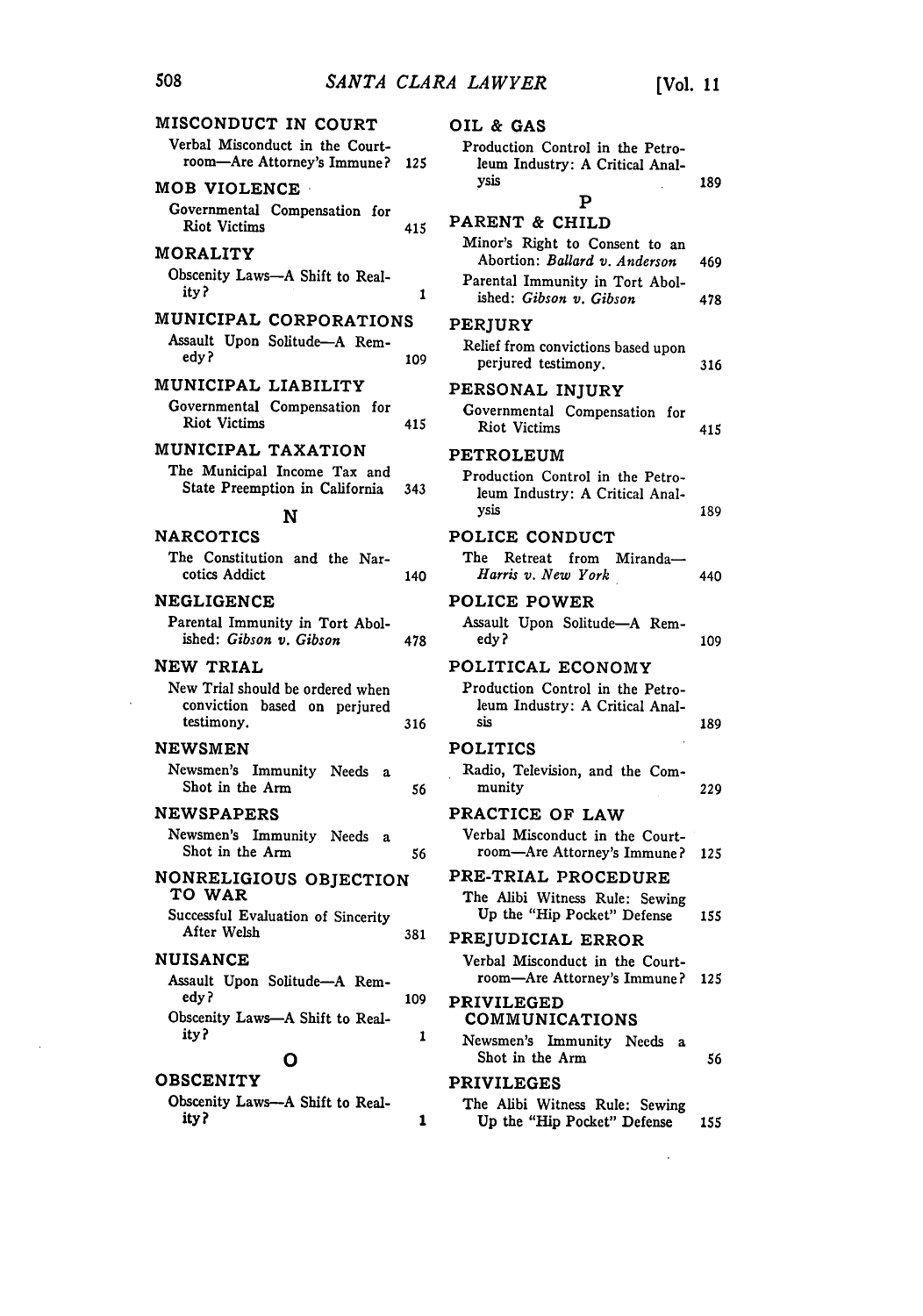| PROBABLE CAUSE<br>Furtive Movement and Vehicle<br>Searches: People v. Superior<br>Court | 449 | RESULTING TRUSTS<br>Middleman Escrows: A Mecca for<br>Judgment Creditors? Majewsky<br>v. Empire Construction Co., |     |
|-----------------------------------------------------------------------------------------|-----|-------------------------------------------------------------------------------------------------------------------|-----|
| <b>PROCEDURE</b>                                                                        |     | $\mathcal{L}td.$                                                                                                  | 484 |
| Verbal Misconduct in the Court-                                                         |     | REVERSIBLE ERROR                                                                                                  |     |
| room—Are Attorney's Immune?<br><b>PROFESSIONS</b>                                       | 125 | Verbal Misconduct in the Court-<br>room-Are Attorney's Immune?                                                    | 125 |
| Verbal Misconduct in the Court-                                                         |     | RIGHT OF PRIVACY                                                                                                  |     |
| room-Are Attorney's Immune?                                                             | 125 | Assault Upon Solitude-A Rem-<br>edv?                                                                              | 109 |
| PROPERTY DAMAGE<br>Governmental Compensation for                                        |     |                                                                                                                   |     |
| <b>Riot Victims</b>                                                                     | 415 | <b>RIOT CONTROL</b>                                                                                               |     |
| <b>PROSECUTORS</b>                                                                      |     | Governmental Compensation for<br><b>Riot Victims</b>                                                              | 415 |
| Verbal Misconduct in the Court-<br>room-Are Attorney's Immune?                          | 125 | RIOT INSURANCE                                                                                                    |     |
| <b>PROTECTION</b>                                                                       |     | Governmental Compensation for<br><b>Riot Victims</b>                                                              | 415 |
| Governmental Compensation for                                                           | 415 | RIOT VICTIMS                                                                                                      |     |
| <b>Riot Victims</b><br>PUBLIC LAND                                                      |     | Governmental Compensation for<br><b>Riot Victims</b>                                                              | 415 |
| Implied Dedication: A Threat to                                                         |     |                                                                                                                   |     |
| California's<br>the Owners<br>of<br>Shoreline                                           | 327 | S                                                                                                                 |     |
| PUNISHMENT                                                                              |     | STATE HOUSING LAW                                                                                                 |     |
| Verbal Misconduct in the Court-                                                         |     | Landlord and Tenant: Repairing<br>the Duty to Repair                                                              | 298 |
| room-Are Attorney's Immune?                                                             | 125 | <b>STATE PREEMPTION</b>                                                                                           |     |
| R                                                                                       |     | The Municipal Income Tax and                                                                                      |     |
| RADIO & TFLEVISION                                                                      |     | State Preemption in California                                                                                    | 343 |
| Radio, Television, and the Com-                                                         |     | <b>STATUTES</b>                                                                                                   |     |
| munity                                                                                  | 229 | Landlord and Tenant: Repairing                                                                                    |     |
| <b>REAL PROPERTY</b><br>Implied Dedication: A Threat to                                 |     | the Duty to Repair                                                                                                | 298 |
| the Owners of California's<br>Shoreline                                                 | 327 | Restricted Use Assessment in Cali-<br>fornia: Can It Fulfill Its Ob-<br>iectives                                  | 259 |
| Restricted Use Assessment in Cal-                                                       |     | The Alibi Witness Rule: Sewing                                                                                    |     |
| ifornia: Can It Fulfill Its Ob-                                                         | 259 | Up the "Hip Pocket" Defense                                                                                       | 155 |
| jectives<br><b>REPAIRS</b>                                                              |     | The Investment Letter Dilemma<br>and Proposed Rule 144: A Re-                                                     |     |
| Landlord and Tenant: Repairing<br>the Duty to Repair                                    | 298 | treat to Confusion<br>Verbal Misconduct in the Court-                                                             | 37  |
| <b>RECOVERY</b>                                                                         |     | Attorney's<br>Im-<br>room—Are                                                                                     |     |
| Governmental Compensation for<br><b>Riot Victims</b>                                    | 415 | mune?                                                                                                             | 125 |
|                                                                                         |     | <b>STOCK</b><br>The Investment Letter Dilemma                                                                     |     |
| <b>REPORTER'S PRIVILEGE</b><br>Newsmen's Immunity Needs a                               |     | and Proposed Rule 144: A Re-                                                                                      |     |
| Shot in the Arm                                                                         | 56  | treat to Confusion                                                                                                | 37  |
| <b>RESEARCH</b>                                                                         |     | STRICT LIABILITY                                                                                                  |     |
| Computers and California Law-A<br>Time for Decision                                     | 280 | Governmental Compensation for<br><b>Riot Victims</b>                                                              | 415 |
|                                                                                         |     |                                                                                                                   |     |

|--|

 $\ddot{\phantom{a}}$ 

 $\ddot{\phantom{a}}$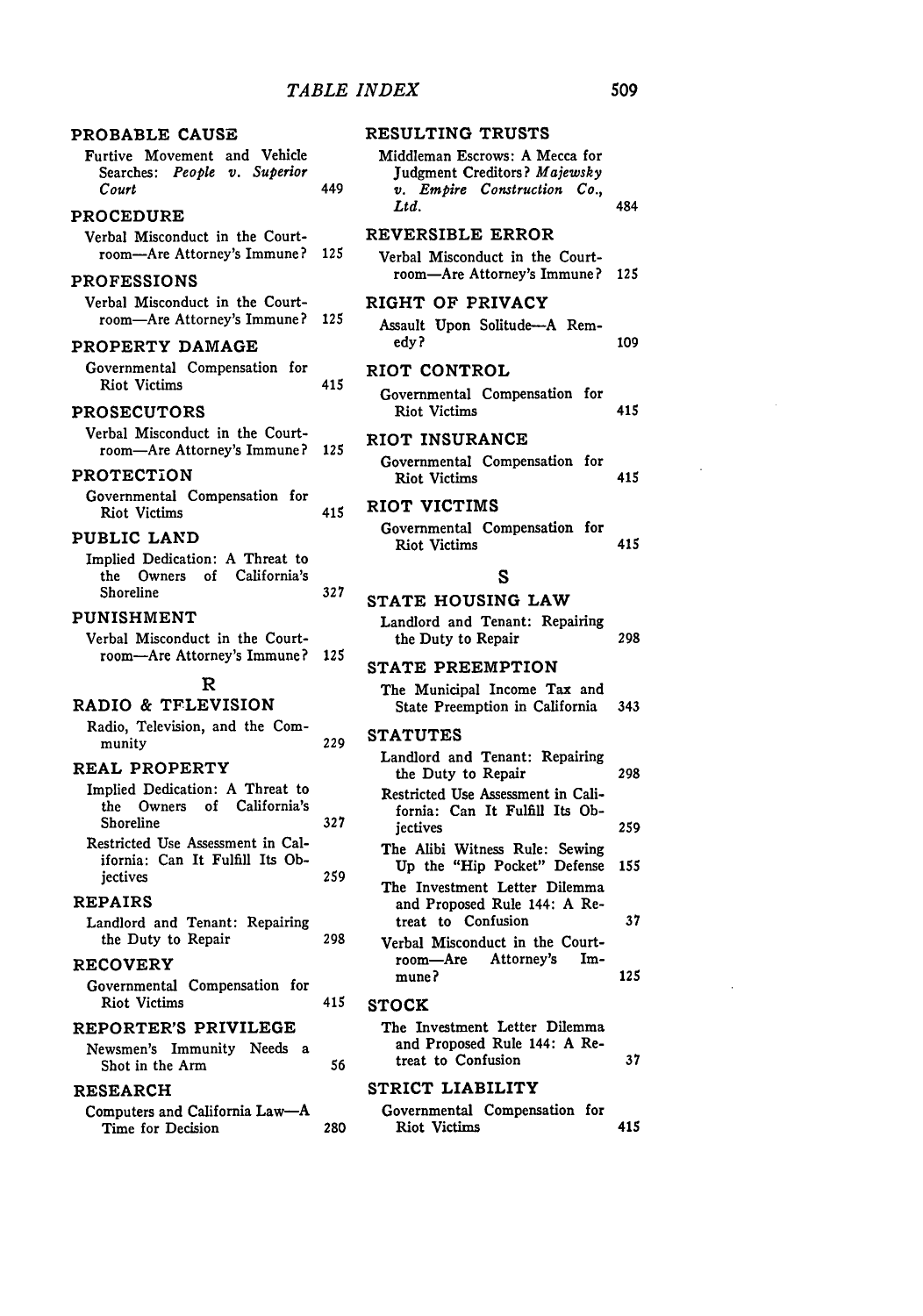| SUMMARY PROCEEDINGS                                                                 |     | Restricted Use Assessment in Cali-                             |      |
|-------------------------------------------------------------------------------------|-----|----------------------------------------------------------------|------|
| Verbal Misconduct in the Court-<br>Attorney's<br>room—Are<br>Im-                    |     | fornia: Can It Fulfill Its Ob-<br>jectives                     | 259  |
| mune?<br><b>SEARCH &amp; SEIZURE</b>                                                | 125 | The Municipal Income Tax and<br>State Preemption in California | 343  |
| Furtive Movement and Vehicle                                                        |     |                                                                |      |
| Searches: People v. Superior<br>Court                                               | 449 | <b>TELEPHONES</b><br>Assault Upon Solitude-A Rem-              |      |
| The Retreat from Miranda-Har-<br>ris v. New York                                    | 440 | edy ?                                                          | 109  |
|                                                                                     |     | <b>TELEVISION</b>                                              |      |
| <b>SECURITIES</b>                                                                   |     | Radio, Television, and the Com-<br>munity                      | 229  |
| The Investment Letter Dilemma<br>and Proposed Rule 144: A Re-<br>treat to Confusion | 37  | <b>TRADE</b>                                                   |      |
|                                                                                     |     | Production Control in the Petro-                               |      |
| SECURITIES EXCHANGE<br>COMMISSION                                                   |     | leum Industry: A Critical Anal-<br>ysis                        | 189  |
| The Investment Letter Dilemma                                                       |     | TRADE REGULATION                                               |      |
| and Proposed Rule 144: A Re-<br>treat to Confusion                                  | 37  | Production Control in the Petro-                               |      |
| SELECTIVE SERVICE                                                                   |     | leum Industry: A Critical Anal-                                |      |
| Successful Evaluation of Sincerity                                                  |     | vsis                                                           | 189  |
| After Welsh                                                                         | 381 | TRAFFIC VIOLATIONS                                             |      |
| <b>SELF-INCRIMINATION</b>                                                           |     | Furtive Movement and Vehicle                                   |      |
| The Alibi Witness Rule: Sewing                                                      |     | Searches: People v. Superior                                   |      |
| Up the "Hip Pocket" Defense                                                         | 155 | Court                                                          | 449  |
| The Retreat from Miranda-Har-                                                       |     | <b>TRIALS</b>                                                  |      |
| ris v. New York                                                                     | 440 | Verbal Misconduct in the Court-                                |      |
| <b>SEX CRIMES</b>                                                                   |     | room—Are<br>Attorney's<br>Im-                                  |      |
| The MDSO-Uncivil Civil Com-                                                         |     | mune?                                                          | 125  |
| mitment                                                                             | 169 | U                                                              |      |
| <b>SEX OFFENDERS</b>                                                                |     | UNITED NATIONS                                                 |      |
| The MDSO-Uncivil Civil Com-<br>mitment                                              | 109 | Production Control in the Petro-                               |      |
|                                                                                     |     | leum Industry: A Critical Anal-                                |      |
| <b>SINCERITY</b>                                                                    |     | ysis                                                           | 189  |
| Successful Evaluation of Sincerity<br>After Welsh                                   | 381 | UNITED STATES: FEDERAL<br>COMMUNICATIONS                       |      |
| SOCIAL WELFARE                                                                      |     | <b>COMMISSION</b>                                              |      |
| Long Hair and the Judicial Clip-                                                    |     | Radio, Television, and the Com-                                |      |
| pers: Can Welfare Officials Con-<br>stitutionally Require Applicants                |     | munity                                                         | 229  |
| to Trim Their Locks to En-                                                          |     | UNLAWFUL ASSEMBLY                                              |      |
| hance Their Employability?                                                          | 92  | Governmental Compensation for                                  |      |
| SOVEREIGN IMMUNITY                                                                  |     | Riot Victims                                                   | 415  |
| Governmental Compensation for                                                       |     | URBAN DISORDERS                                                |      |
| Riot Victims                                                                        | 415 | Governmental Compensation for                                  |      |
| Т<br><b>TAXATION</b>                                                                |     | <b>Riot Victims</b>                                            | 415  |
| Reasonable Compensation in the                                                      |     | URBAN INSURANCE                                                |      |
| Corporation:<br>A<br>Case<br>Close<br>Study                                         | 20  | Governmental Compensation for<br><b>Riot Victims</b>           | 415. |
|                                                                                     |     |                                                                |      |

 $\hat{\mathcal{A}}$